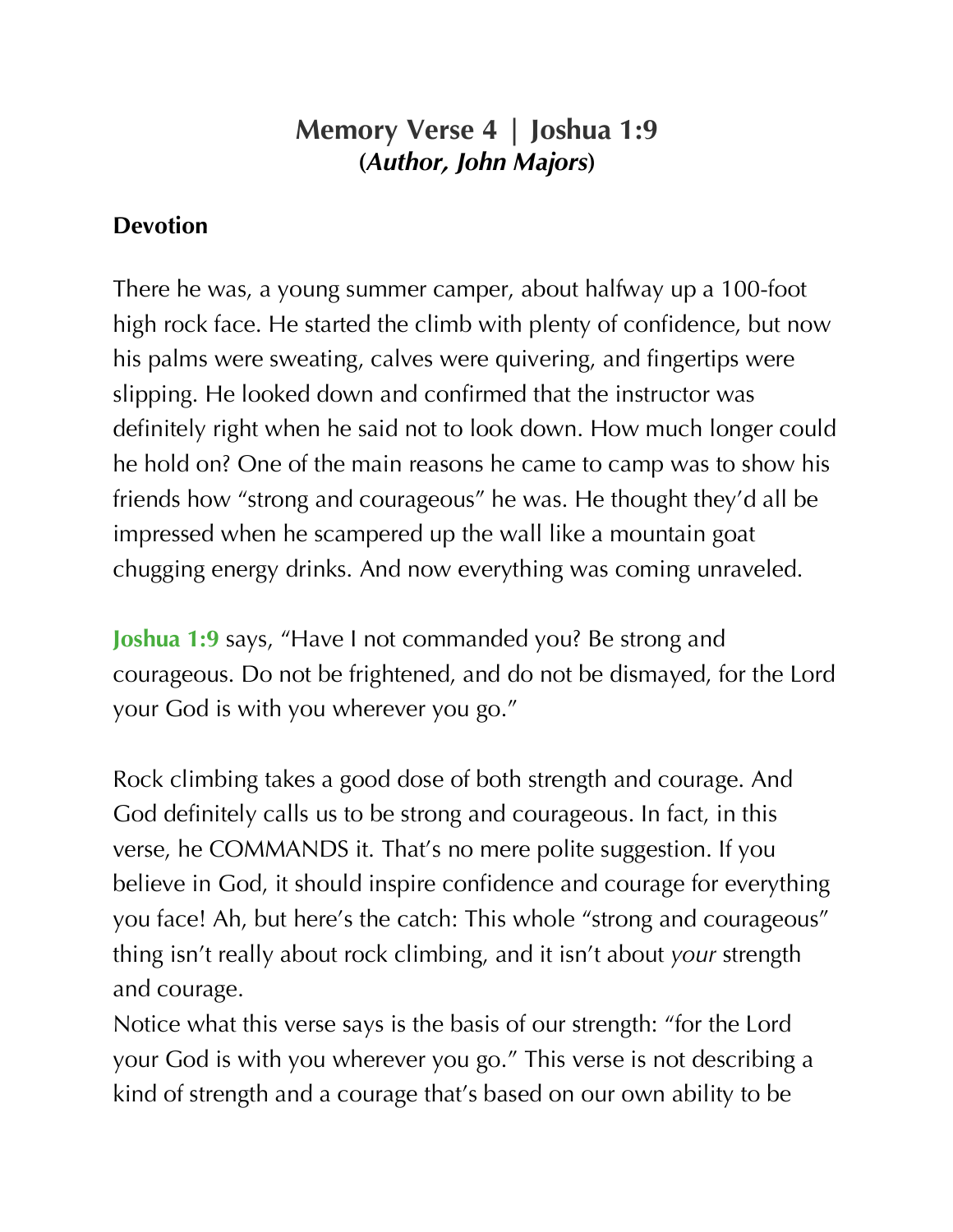strong and courageous. No, it's a strength and courage based on who God is; on how strong and courageous HE is. Like when the neighborhood bully was about to give you a new haircut (so nice of him), but you both saw your dad coming. A surge of strength and courage rushed over you, not because you were suddenly bigger and stronger, but because of the strength and courage of your dad, and you trusted in that. That's the kind of "strong and courageous" this verse is talking about. This kind of courage is based on something stronger than us: Something that's outside of us.

Back to our climber left dangling on the rock face. At just about the point he was going to give up, the guide yelled down "I've got you! Just sit back in your harness and take a break: lean into the strength of the rope." See, he began the climb by strapping into a harness and attaching that to a rope so that he couldn't fall. He leaned back on the rope for a moment. His legs stopped shaking. Arms stopped quivering. His toenails recovered. He realized he was safe. He couldn't fall. Even if he slipped. He was able to regain strength and footing and courage and continue up the mountain.

When you encounter the difficult trials of life, you can lean on your own strength and courage for a season, but there comes a point you need something stronger than yourself to continue. Lean into the strength and the courage of the Lord.

## **Questions**

In this passage "strong and courageous" can be thought of as one idea, kind of like "fast and furious," "Red White and Blue," or "peanut butter and jelly." (yummmm). Who do you think of when you think of